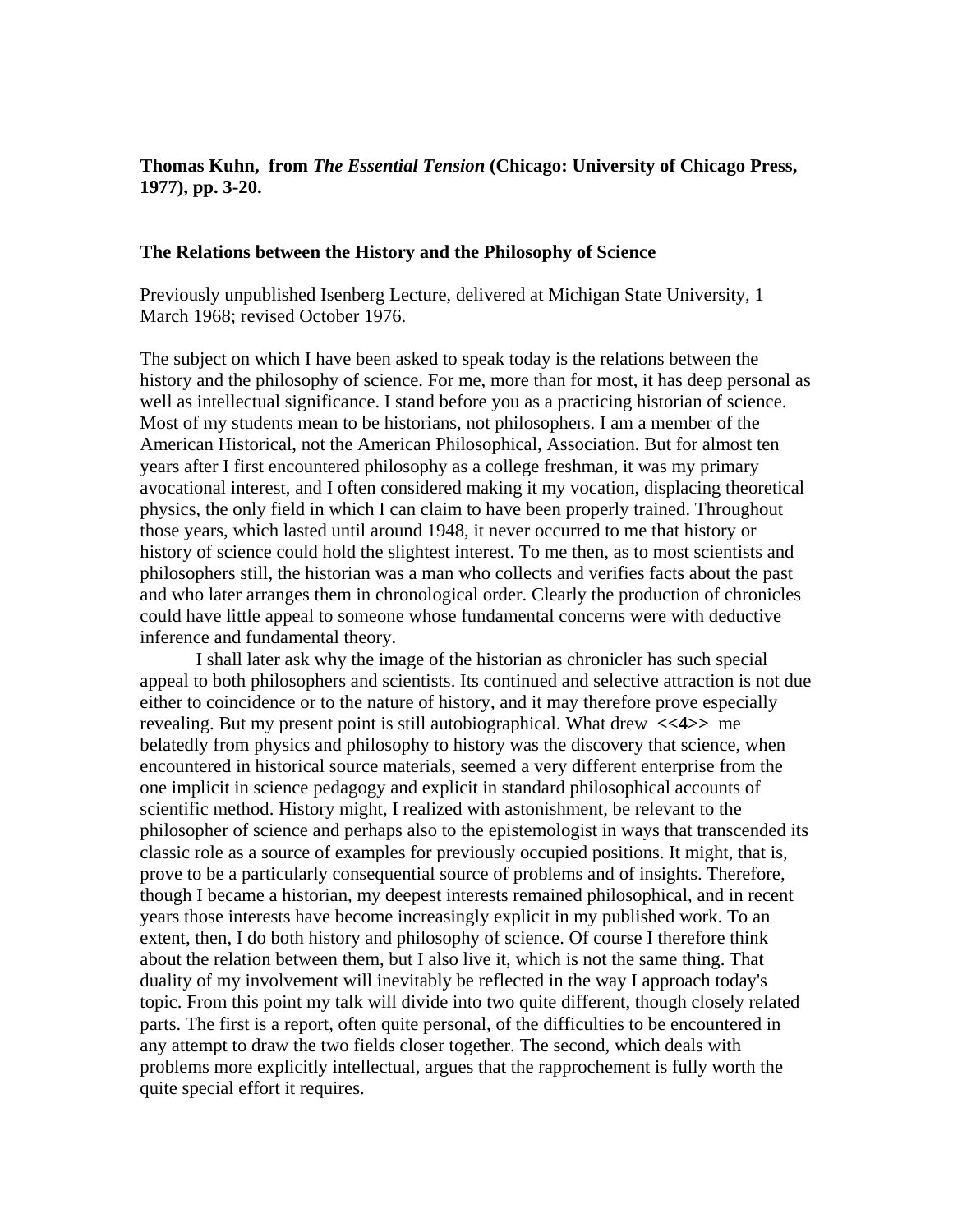Few members of this audience will need to be told that, at least in the United States, the history and the philosophy of science are separate and distinct disciplines. Let me, from the very start, develop reasons for insisting that they be kept that way. Though a new sort of dialogue between these fields is badly needed, it must be inter- not intradisciplinary. Those of you aware of my involvement with Princeton University's Program in History and Philosophy of Science may find odd my insistence that there is no such field. At Princeton, however, the historians and the philosophers of science pursue different, though overlapping, courses of study, take different general examinations, and receive their degrees from different departments, either history or philosophy. What is particularly admirable in that design is that it provides an institutional basis for a dialogue between fields without subverting the disciplinary basis of either.

Subversion is not, I think, too strong a term for the likely result of an attempt to make the two fields into one. They differ in a number of their central constitutive characteristics, of which the most **<<5>>** general and apparent is their goals. The final product of most historical research is a narrative, a story, about particulars of the past. In part it is a description of what occurred (philosophers and scientists often say, a mere description). Its success, however, depends not only on accuracy but also on structure. The historical narrative must render plausible and comprehensible the events it describes. In a sense to which I shall later return, history is an explanatory enterprise; yet its explanatory functions are achieved with almost no recourse to explicit generalizations. (I may point out here, for later exploitation, that when philosophers discuss the role of covering laws in history, they characteristically draw their examples from the work of economists and sociologists, not of historians. In the writings of the latter, lawlike generalizations are extraordinarily hard to find.) The philosopher, on the other hand, aims principally at explicit generalizations and at those with universal scope. He is no teller of stories, true or false. His goal is to discover and state what is true at all times and places rather than to impart understanding of what occurred at a particular time and place.

Each of you will want to articulate and to qualify those crass generalizations, and some of you will recognize that they raise deep problems of discrimination. But few will feel that distinctions of this sort are entirely empty, and I therefore turn from them to their consequences. It is these that make the distinction of aims important. To say that history of science and philosophy of science have different goals is to suggest that no one can practice them both at the same time. But it does not suggest that there are also great difficulties about practicing them alternately, working from time to time on historical problems and attacking philosophical issues in between. Since I obviously aim at a pattern of that sort myself, I am committed to the belief that it can be achieved. But it is nonetheless important to recognize that each switch is a personal wrench, the abandonment of one discipline for another with which it is not quite compatible. To train a student simultaneously in both would risk depriving him of any discipline at all. Becoming a philosopher is, among other things, acquiring a particular mental set toward the evaluation both of problems and of the techniques relevant to their solution. Learning to be a historian is also to acquire a special mental set, but the outcome of the two learning experiences is not at all the same. Nor, I think, is a compromise possible, **<<6>>**  for it presents problems of the same sort as a compromise between the duck and the rabbit of the well-known Gestalt diagram. Though most people can readily see the duck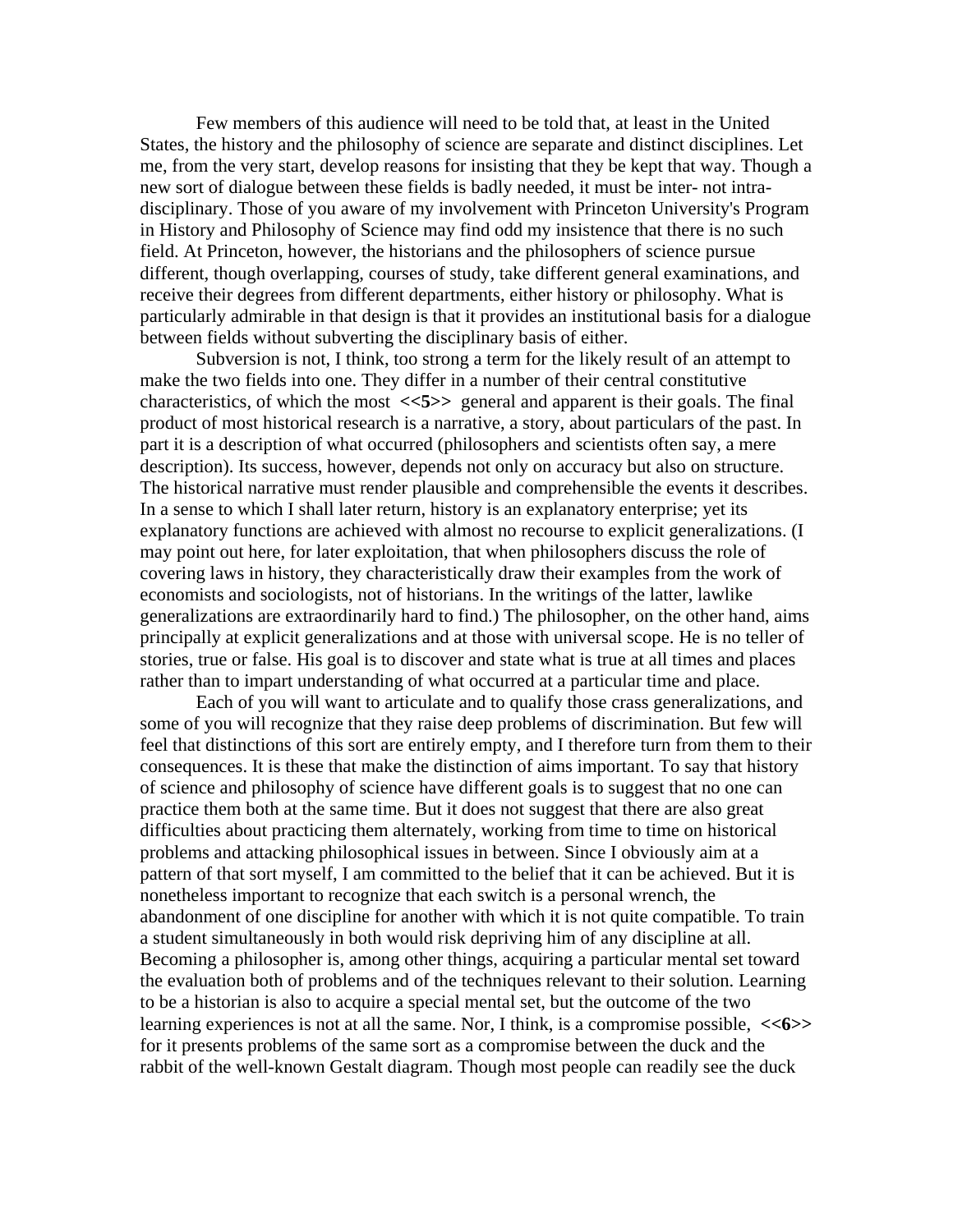and the rabbit alternately, no amount of ocular exercise and strain will educe a duckrabbit.

That view of the relation between enterprises is not at all the one I had at the time of my conversion to history twenty years ago. Rather it derives from much subsequent experience, sometimes painful, as a teacher and writer. In the former role I have, for example, repeatedly taught graduate seminars in which prospective historians and philosophers read and discussed the same classic works of science and philosophy. Both groups were conscientious and both completed the assignments with care, yet it was often difficult to believe that both had been engaged with the same texts. Undoubtedly the two had looked at the same signs, but they had been trained (programmed, if you will) to process them differently. Inevitably, it was the processed signs—for example their reading notes or their memory of the text—rather than the signs themselves that provided the basis for their reports, paraphrases, and contributions to discussion.

Subtle analytic distinctions that had entirely escaped the historians would often be central when the philosophers reported on their reading. The resulting confrontations were invariably educational for the historians, but the fault was not always theirs. Sometimes the distinctions dwelt upon by the philosophers were not to be found at all in the original text. They were products of the subsequent development of science or philosophy, and their introduction during the philosophers' processing of signs altered the argument. Or again, listening to the historians' paraphrase of a position, the philosophers would often point out gaps and inconsistencies that the historians had failed to see. But the philosophers could then sometimes be shocked by the discovery that the paraphrase was accurate, that the gaps were there in the original. Without quite knowing they were doing so, the philosophers had improved the argument while reading it, knowing what its subsequent form must be. Even with the text open before them it was regularly difficult and sometimes impossible to persuade them that the gap was really there, that the author had not seen the logic of the argument quite as they did. But if the philosophers could be brought to see that much, they could usually see something more important as well— that what they took to be gaps had in fact been introduced by  $\langle \langle 7 \rangle \rangle$  analytic distinctions they had themselves supplied, that the original argument, if no longer viable philosophy, was sound in its own terms. At this point the whole text might begin to look different to them. Both the extent of the transformation and the pedagogic difficulty in deliberately bringing it about are reminiscent of the Gestalt switch.

Equally impressive, as evidence of different processing, was the range of textual material noticed and reported by the two groups. The historians always ranged more widely. Important parts of their reconstructions might, for example, be built upon passages in which the author had introduced a metaphor designed, he said, "to aid the reader." Or again, having noticed an apparent error or inconsistency in the text, the historian might spend some time explaining how a brilliant man could have slipped in this way. What aspect of the author's thought, the historian would ask, can be discovered by noting that an inconsistency obvious to us was invisible to him and was perhaps no inconsistency at all? For the philosophers, trained to construct an argument, not to reconstruct historical thought, both metaphors and errors were irrelevant and were sometimes not noticed at all. Their concern, which they pursued with a subtlety, skill, and persistence seldom found among the historians, was the explicit philosophical generalization and the arguments that could be educed in its defense. As a result, the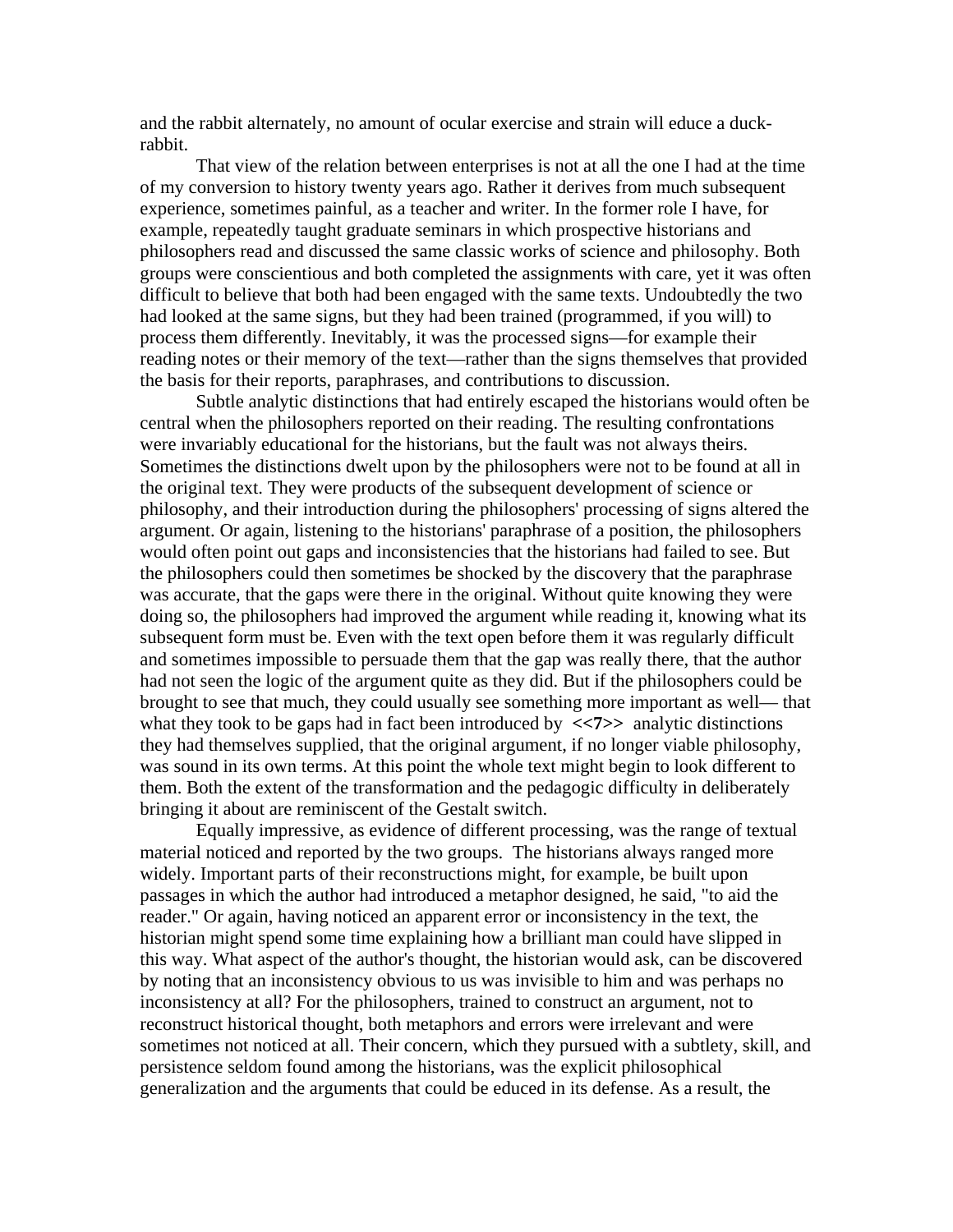papers they submitted at the end of the term were regularly shorter and usually far more coherent than those produced by the historians. But the latter, though often analytically clumsy, usually came far closer to reproducing the major conceptual ingredients in the thought of the men the two groups had studied together. The Galileo or Descartes who appeared in the philosophers' papers was a better scientist or philosopher but a less plausible seventeenth-century figure than the figure presented by the historians.

I have no quarrel with either of these modes of reading and reporting. Both are essential components as well as central products of professional training. But the professions are different, and they quite properly put different first things first. For the philosophers in my seminars the priority tasks were, first, to isolate the central elements of a philosophical position and, then, to criticize and develop them. Those students were, if you will, honing their wits against the developed opinions of their greatest predecessors. Many of them would continue to do so in their later professional life. The **<<8>>** historians, on the other hand, were concerned with the viable and the general only in the forms that had, in fact, guided the men they studied. Their first concern was to discover what each one had thought, how he had come to think it, and what the consequences had been for him, his contemporaries, and his successors. Both groups thought of themselves as attempting to grasp the essentials of a past philosophical position, but their ways of doing the job were conditioned by the primary values of their separate disciplines, and their results were often correspondingly distinct. Only if the philosophers were converted to history or the historians to philosophy did additional work produce significant convergence.

A quite different sort of evidence of a deep interdisciplinary divide depends upon testimony so personal that it may convince only its author. Nevertheless, because the experience from which it derives is comparatively rare, the testimony seems worth recording. I have myself, at various times, written articles in physics, in history, and in something resembling philosophy. In all three cases the process of writing proves disagreeable, but the experience is not in other respects the same. By the time one begins to write a physics paper, the research is finished. Everything one needs is ordinarily contained in one's notes. The remaining tasks are selection, condensation, and translation to clear English. Usually only the last presents difficulties, and they are not ordinarily severe.

The preparation of a historical paper is different, but there is one important parallel. A vast amount of research has to be done before one begins to write. Books, documents, and other records must be located and examined; notes must be taken, organized, and organized again. Months or years may go into work of this sort. But the end of such work is not, as it is in science, the end of the creative process. Selected and condensed notes cannot simply be strung together to make a historical narrative. Furthermore, though chronology and narrative structure usually permit the historian to write steadily from notes and an outline for a considerable period, there are almost always key points at which his pen or typewriter refuses to function and his undertaking comes to a dead stop. Hours, days, or weeks later he discovers why he has been unable to proceed. Though his outline tells him what comes next, and though his notes provide all requisite information about it, there is no viable transition to that next part of the narrative from the point at which he has already arrived. Elements essential to the **<<9>>**  connection have been omitted from an earlier part of his story because at that point the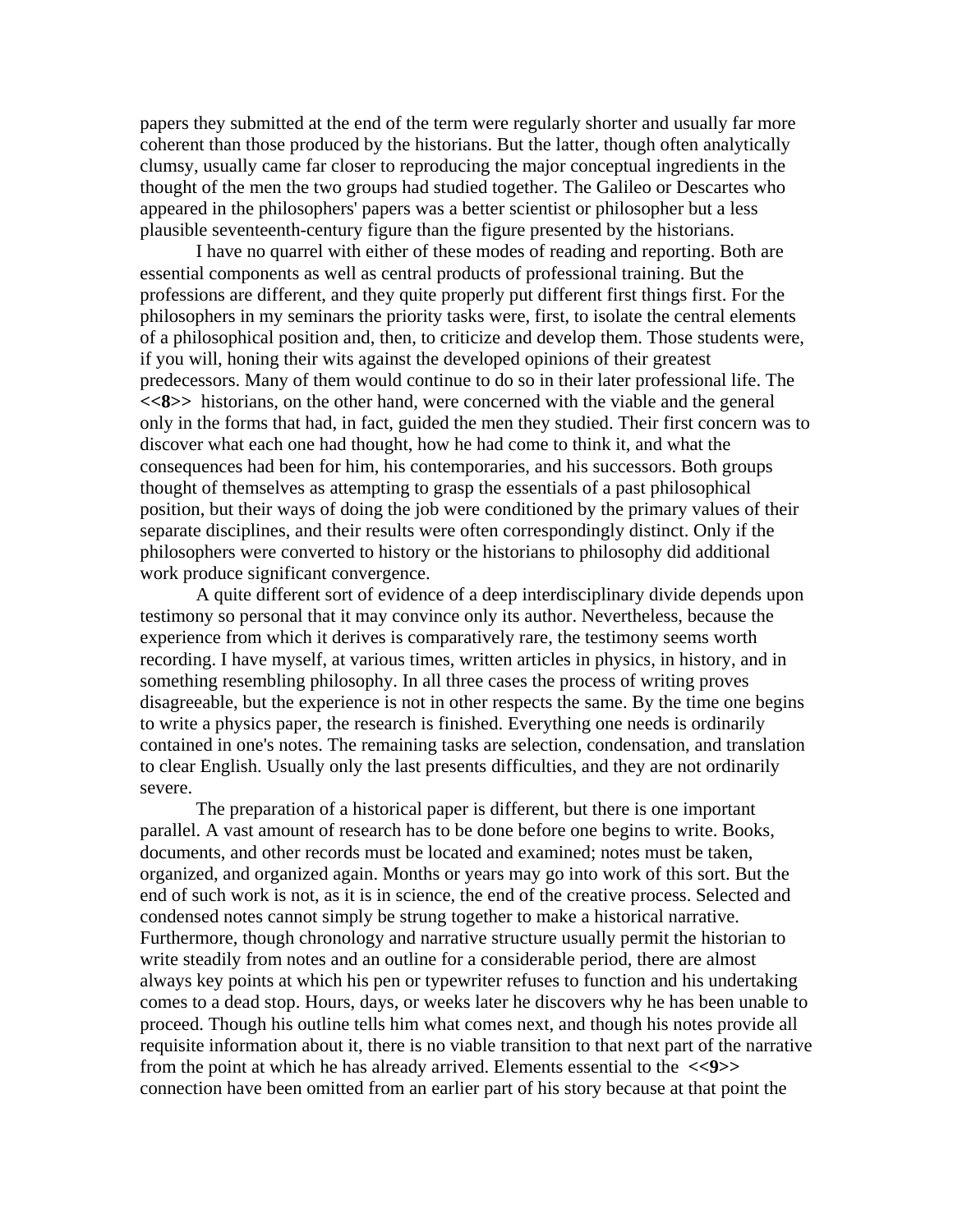narrative structure did not demand them. The historian must therefore go back, sometimes to documents and notetaking, and rewrite a substantial part of his paper in order that the connection to what comes next may be made. Not until the last page is written can he be altogether sure that he will not have to start again, perhaps from the very beginning.

Only the last part of this description applies to the preparation of an article in philosophy, and there the periods of circling back are far more frequent and the concomitant frustrations far more intense. Only the man whose memory span permits him to compose a whole paper in his head can hope for long periods of uninterrupted composition. But if the actual writing of philosophy shows some parallels to history, what comes before is altogether distinct. Excepting in the history of philosophy and perhaps in logic, there is nothing like the historian's period of preparatory research; in the literal sense there is in most of philosophy no equivalent for research at all. One starts with a problem and a clue to its solution, both often encountered in the criticism of the work of some other philosopher. One worries it—on paper, in one's head, in discussions with colleagues—waiting for the point at which it will feel ready to be written down. More often than not that feeling proves mistaken, and the worrying process begins again, until finally the article is born. To me, at least, that is what it feels like, as though the article had come all at once, not seriatim like the pieces of historical narrative.

If, however, there is nothing quite like research in philosophy, there is something else that takes its place and that is virtually unknown in physics and in history. Considering it will take us back directly to the differences between the perceptions and behaviors of the two groups of students in my seminars. Philosophers regularly criticize each other's work and the work of their predecessors with care and skill. Much of their discussion and publication is in this sense Socratic: it is a juxtaposition of views forged from each other through critical confrontation and analysis. The critic who proclaimed that philosophers live by taking in each other's washing was unsympathetic, but he caught something essential about the enterprise. What he caught was, in fact, what the philosophers in my seminars were doing: forging their own positions by an analytic confrontation with, in this case, the past. In no other field, I think, **<<10>>** does criticism play so central a role. Scientists sometimes correct bits of each other's work, but the man who makes a career of piecemeal criticism is ostracized by the profession. Historians, too, sometimes suggest corrections, and they also occasionally direct diatribes at competing schools whose approach to history they disdain. But careful analysis is, in those circumstances, rare, and an explicit attempt to capture and preserve the novel insights generated by the other school is almost unknown. Though influenced in extremely important ways by the work of his predecessors and his colleagues, the individual historian, like the physicist and unlike the philosopher, forges his work from primary source material, from data that he has engaged in his research. Criticism may take the place of research, but the two are not equivalent, and they produce disciplines of very different sorts.

These are only first steps in a quasi-sociological account of history and philosophy as knowledge-producing enterprises. They should, however, be sufficient to suggest why, admiring both, I suspect that an attempt to make them one would be subversive. Those whom I have convinced or those who, for one or another reason, have needed no convincing will, however, have a different question. Given the deep and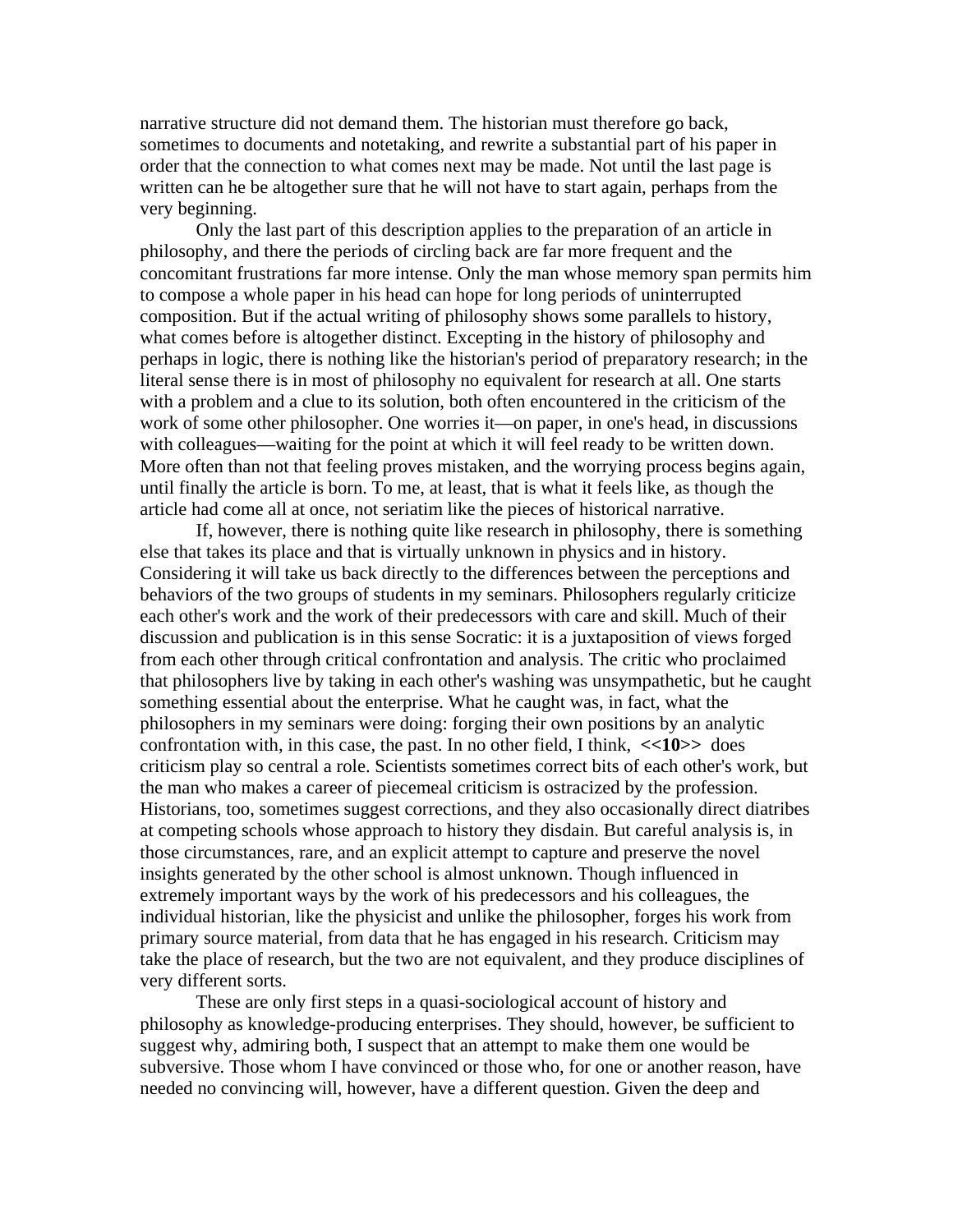consequential differences between the two enterprises, what can they have to say to each other? Why have I insisted that an increasingly active dialogue between them is an urgent desideratum? To that question, particularly to one part of it, the remainder of my remarks this evening are directed.

Any answer must divide into two far-from-symmetrical parts, of which the first here requires no more than cursory summary. Historians of science need philosophy for reasons that are, at once, apparent and well known. For them it is a basic tool, like knowledge of science. Until the end of the seventeenth century, much of science was philosophy. After the disciplines separated, they continued to interact in often consequential ways. A successful attack on many of the problems central to the history of science is impossible for the man who does not command the thought of the main philosophic schools of the periods and areas he studies. Furthermore, since it is utopian to expect that any student of the history of science will emerge from graduate school with a command of the entire history of philosophy, he must learn to work this sort of material up for himself as his research requires it. The same holds true for some of the science he will need, and to both areas  $\langle$ 11>> he must first be initiated by professionals, the men who know the subtleties and the traps of their disciplines and who can inculcate standards of professional acumen, skill, and rigor. There is no reason of principle why the historians in my seminars should have been clumsy when dealing with philosophical ideas. Given adequate prior training, most of them would not have been. Nor would the effects of such training have been limited to their performance when dealing with philosophical sources as such. Scientists are not often philosophers, but they do deal in ideas, and the analysis of ideas has long been the philosopher's province. The men who did most to establish the flourishing contemporary tradition in the history of science—I think particularly of A. O. Lovejoy and, above all, Alexandre Koyre—were philosophers before they turned to the history of scientific ideas. From them my colleagues and I learned to recognize the structure and coherence of idea systems other than our own. That search for the integrity of a discarded mode of thought is not what philosophers generally do; many of them, in fact, reject it as the glorification of past error. But the job can be done, and the philosopher's sensitivity to conceptual nuances is prerequisite to it. I cannot think that historians have learned their last lessons from this source.

These are sufficient reasons to urge the revivification of a more vigorous interaction between philosophers and historians of science, but they are also question begging. My assignment was the relation of the history of science to philosophy of science rather than to the history of philosophy. Can the historian of science also profit from a deep immersion in the literature of that special philosophical field? I have to answer that I very much doubt it. There have been philosophers of science, usually those with a vaguely neo-Kantian cast, from whom historians can still learn a great deal. I do urge my students to read Emile Meyerson and sometimes Leon Brunschvicg. But I recommend these authors for what they saw in historical materials not for their philosophies, which I join most of my contemporaries in rejecting. The living movements in philosophy of science, on the other hand, particularly as the field is currently practiced in the English-speaking world, include little that seems to me relevant to the historian. On the contrary, these movements aim at goals and perceive materials in ways more likely to mislead than to illuminate historical research. Though there is much about them that I admire and value, that is because my own **<<12>>** concerns are by no means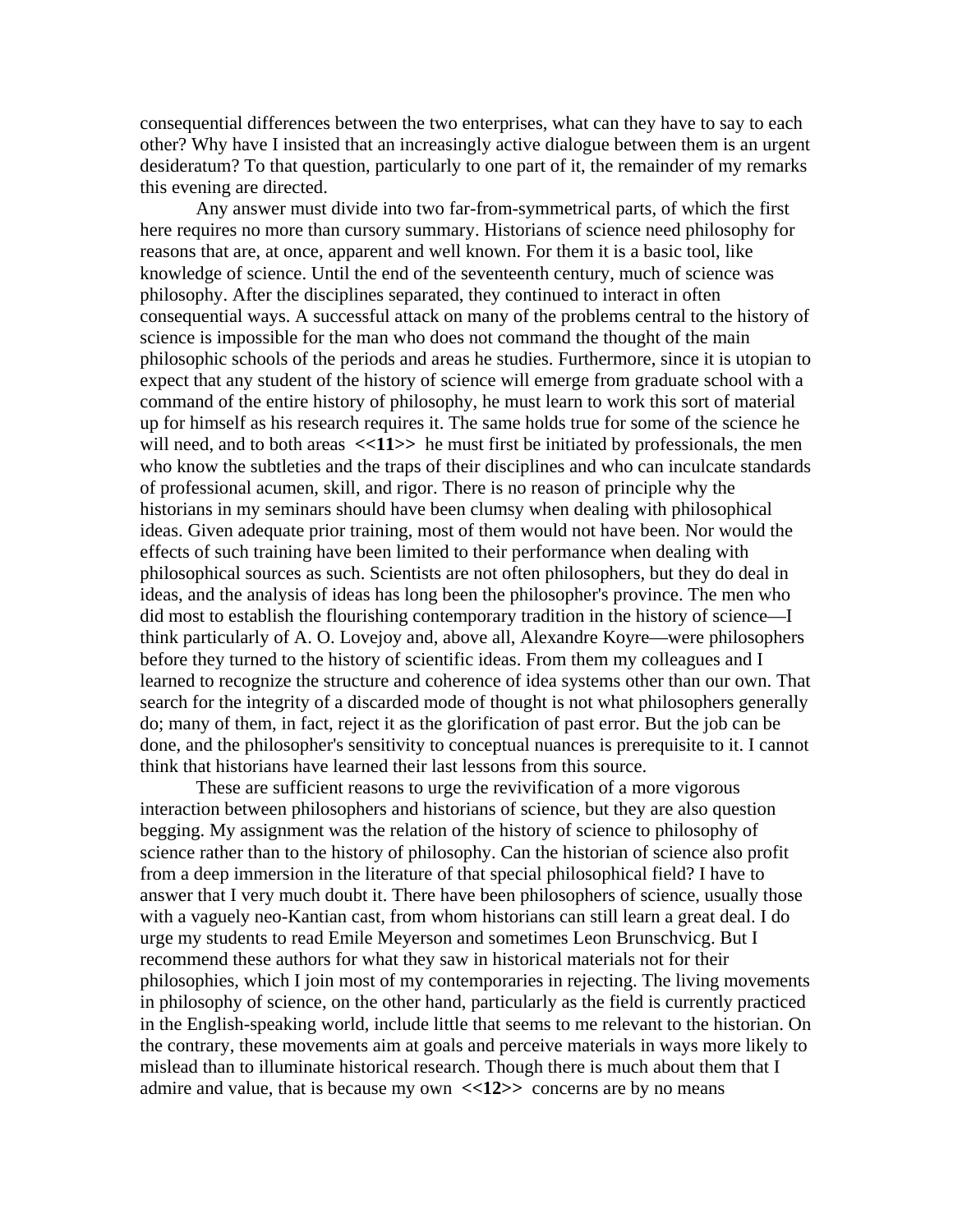exclusively historical. No one in recent years has done so much to clarify and deepen my consideration of philosophical problems as my Princeton colleague C. G. Hempel. But my discourse with him and my acquaintance with his work does nothing for me at all when I work on, say, the history of thermodynamics or of the quantum theory. I commend his courses to my history students, but I do not especially urge that they enroll.

Those remarks will suggest what I had in mind in saying that the problem of the relations between history and philosophy of science divides into two parts, which are far from symmetrical. Though I do not think current philosophy of science has much relevance for the historian of science, I deeply believe that much writing on philosophy of science would be improved if history played a larger background role in its preparation. Before attempting to justify that belief, I must, however, introduce a few badly needed limitations. When speaking here of the history of science, I refer to that central part of the field that is concerned with the evolution of scientific ideas, methods, and techniques, not the increasingly significant portion that emphasizes the social setting of science, particularly changing patterns of scientific education, institutionalization, and support, both moral and financial. The philosophical import of the latter sort of work seems to me far more problematic than that of the former, and its consideration would, in any case, require a separate lecture. By the same token, when speaking of the philosophy of science, I have in mind neither those portions that shade over into applied logic nor, at least not with much assurance, those parts that are addressed to the implications of particular current theories for such longstanding philosophical problems as causation or space and time. Rather I am thinking of that central area that concerns itself with the scientific in general, asking, for example, about the structure of scientific theories, the status of theoretical entities,. or the conditions under which scientists may properly claim to have produced sound knowledge. It is to this part of the philosophy of science, and very possibly to it alone, that the history of scientific ideas and techniques may claim relevance.

To suggest how this could be so, let me first point out a respect in which philosophy of science is almost unique among recognized philosophical specialties: the distance separating it from its subject matter. In fields like logic and, increasingly, the philosophy of **<<13>>** mathematics, the problems that concern the professional are generated by the field itself. The difficulties of reconciling material implication with the "if . . . then" relation of normal discourse may be a reason for seeking alternative systems of logic, but it does not reduce the importance or fascination of the problems generated by standard axiom systems. In other parts of philosophy, most notably ethics and aesthetics, practitioners address themselves to experiences which they share with vast portions of humanity and which, are not, in any case, the special preserves of clearly demarcated professional groups. Though only the philosopher may be an aesthetician, the aesthetic experience is every man's. The philosophies of science and law are alone in addressing themselves to areas about which the philosopher qua philosopher knows little. And philosophers of law are far more likely than philosophers of science to have received significant professional training in their subject-matter field and to concern themselves with the same documents as the men about whose field they speak. That, I take it, is one reason why judges and lawyers read philosophy of law with far more regularity than scientists read philosophy of science.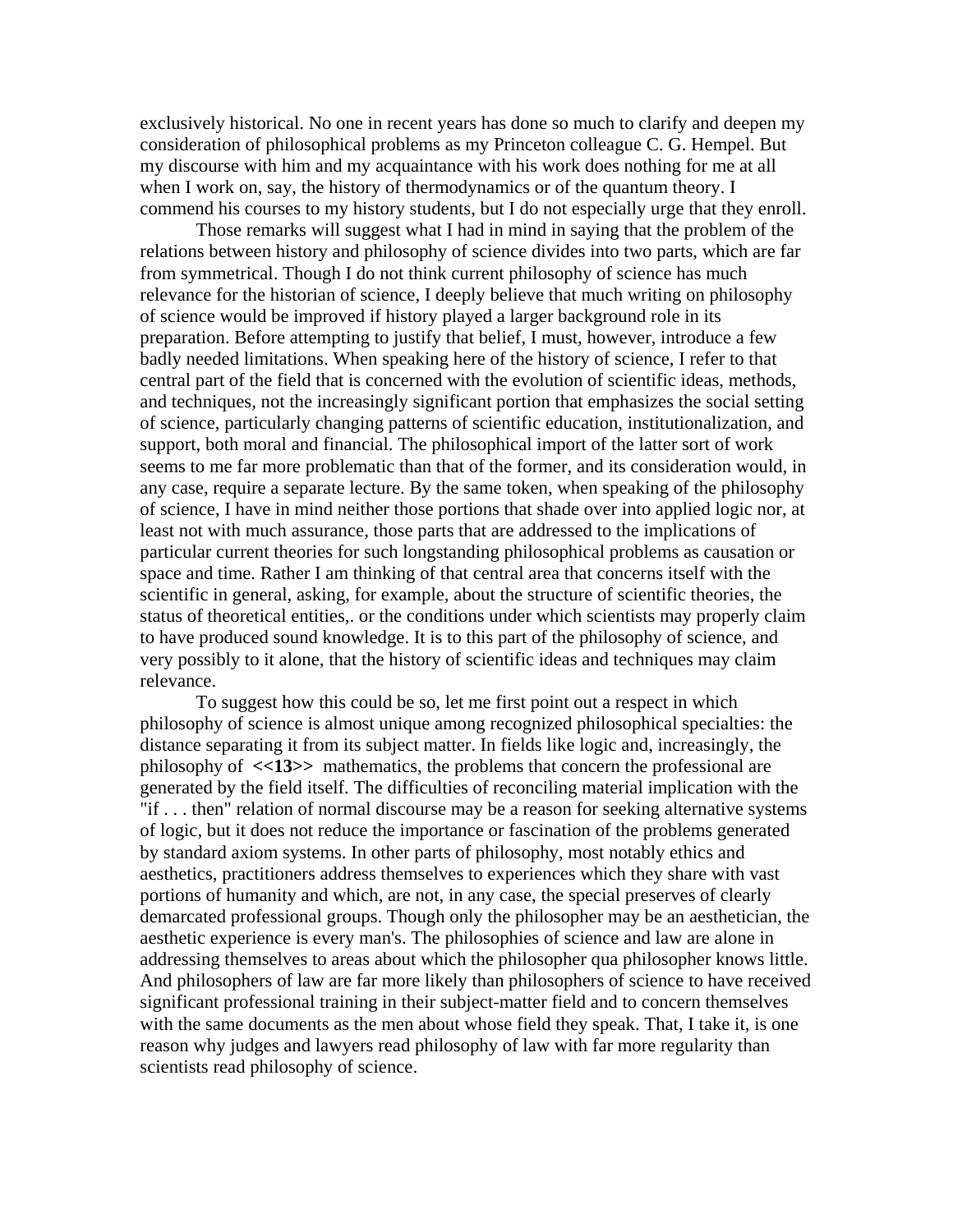My first claim, then, is that history of science can help to bridge the quite special gap between philosophers of science and science itself, that it can be for them a source of problems and of data. I do not, however, suggest that it is the only discipline that can do so. Actual experience in the practice of a science would probably be a more effective bridge than the study of its history. Sociology of science, if it ever develops sufficiently to embrace the cognitive content of science together with its organizational structure, might do as well. The historian's concern with development over time and the additional perspective available when studying the past may give history special advantages, to the first of which I shall later return. But my present point is only that history provides the most practical and available among several possible methods by which the philosopher might more closely acquaint himself with science.

Against this suggestion there is available a considerable arsenal. Some will argue that the gap, if unfortunate, does no great harm. Many more will insist that history cannot possibly supply a corrective. The part of philosophy of science currently under discussion does not, after all, direct itself to any particular scientific theory, except occasionally as illustrative. Its objective is theory in general. **<<14>>** Unlike history, furthermore, it is comparatively little concerned with the temporal development of theory, emphasizing instead the theory as a static structure, an example of sound knowledge at some particular, though unspecified, time and place. Above all, in philosophy of science, there is no role for the multitude of particulars, the idiosyncratic details, which seem to be the stuff of history. Philosophy's business is with rational reconstruction, and it need preserve only those elements of its subject essential to science as sound knowledge. For that purpose, it is argued, the science contained in college textbooks is adequate if not ideal. Or at least it is adequate if supplemented by an examination of a few scientific classics, perhaps Galileo's Two New Sciences together with the "Introduction" and "General Scholium" from Newton's Principia.

Having previously insisted that history and philosophy of science have very different goals, I can have no quarrel with the thesis that they may appropriately work from different sources. The difficulty, however, with the sorts of sources just examined is that, working from them, the philosopher's reconstruction is generally unrecognizable as science to either historians of science or to scientists themselves (excepting perhaps social scientists, whose image of science is drawn from the same place as the philosopher's). The problem is not that the philosopher's account of theory is too abstract, too stripped of details, too general. Both historians and scientists can claim to discard as much detail as the philosopher, to be as concerned with essentials, to be engaged in rational reconstruction. Instead the difficulty is the identification of essentials. To the philosophically minded historian, the philosopher of science often seems to have mistaken a few selected elements for the whole and then forced them to serve functions for which they may be unsuited in principle and which they surely do not perform in practice, however abstractly that practice be described. Though both philosophers and historians seek the essentials, the results of their search are by no means the same.

This is not the place to enumerate missing ingredients. Many of them are, in any case, discussed in my earlier work. But I do want to suggest what it is about history that makes it a possible source for a rational reconstruction of science different from that now current. For that purpose, furthermore, I must first insist that history is not itself the enterprise much contemporary philosophy takes it to be. I must, that is, argue briefly the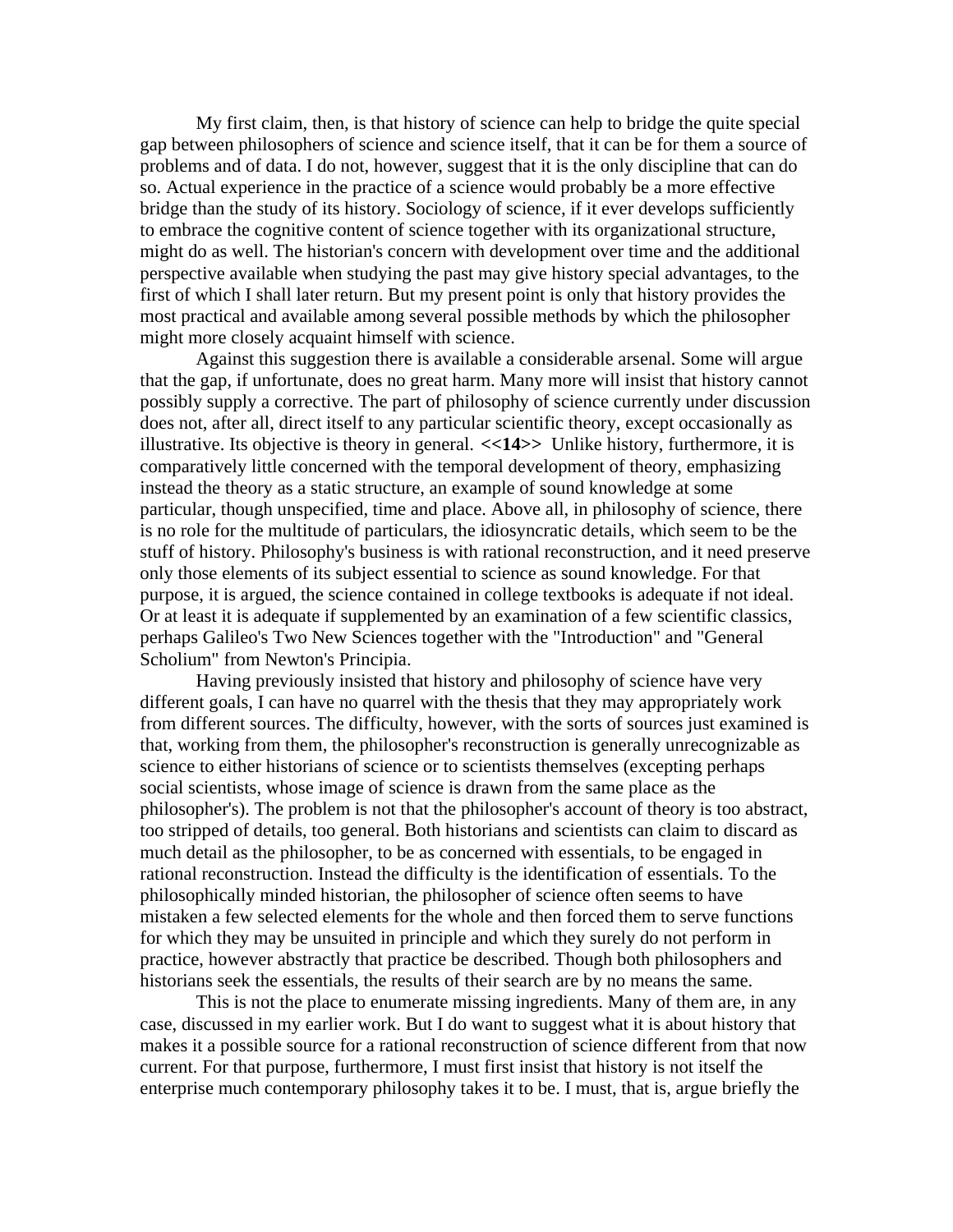case for what Louis **<<15>>** Mink has perceptively called "the autonomy of historical understanding."

No one, I think, still believes that history is mere chronicle, a collection of facts arranged in the order of their occurrence. It is, most would concede, an explanatory enterprise, one that induces understanding, and it must thus display not only facts but also connections between them. No historian has, however, yet produced a plausible account of the nature of these connections, and philosophers have recently filled the resulting void with what is known as the "covering law model." My concern with it is as an articulated version of a widely diffused image of history, one that makes the discipline seem uninteresting to those who seek lawlike generalizations, philosophers, scientists, and social scientists in particular.

According to proponents of the covering law model, a historical narrative is explanatory to the extent that the events it describes are governed by laws of nature and society to which the historian has conscious or unconscious access. Given the conditions that obtained at the point in time when the narrative opens, and given also a knowledge of the covering laws, one should be able to predict, perhaps with the aid of additional boundary conditions inserted along the way, the future course of some central parts of the narrative. It is these parts, and only these, that the historian may be said to have explained. If the laws permit only rough predictions, one speaks of having provided an "explanation sketch" rather than an explanation. If they permit no prediction at all, the narrative has provided no explanation.

Clearly the covering law model has been drawn from a theory of explanation in the natural sciences and applied to history. I suggest that, whatever its merits in the fields for which it was first developed, it is an almost total misfit in this application. Very likely there are or will be laws of social behavior capable of application to history. As they come into being, historians sooner or later use them. But laws of that sort are primarily the business of the social sciences, and except in economics very few are yet in hand. I have already pointed out that philosophers turn general!, to writings by social scientists for the laws they attribute to historians. I now add that, when they do draw examples from historical writing, the laws they educe are at once obvious and dubious: for example, "Hungry men tend to riot." Probably, if the  $\langle$ 16>> words "tend to" are heavily underscored, the law is valid. But does it follow that an account of starvation in eighteenth-century France is less essential to a narrative dealing with the first decade of the century, when there were no riots, than to one dealing with the last, when riots did occur?

Surely the plausibility of a historical narrative does not depend upon the power of a few scattered and doubtful laws like this one. If it did, then history would explain virtually nothing at all. With few exceptions, the facts that fill the pages of its narratives would be mere window dressing, facts for the sake of facts, unconnected to each other or to any larger goal. Even the few facts actually connected by law would become uninteresting, for precisely to the extent that they were "covered," they would add nothing to what everyone already knew. I am not claiming, let me be clear, that the historian has access to no laws and generalizations, nor that he should make no use of them when they are at hand. But I do claim that, however much laws may add substance to an historical narrative, they are not essential to its explanatory force. That is carried, in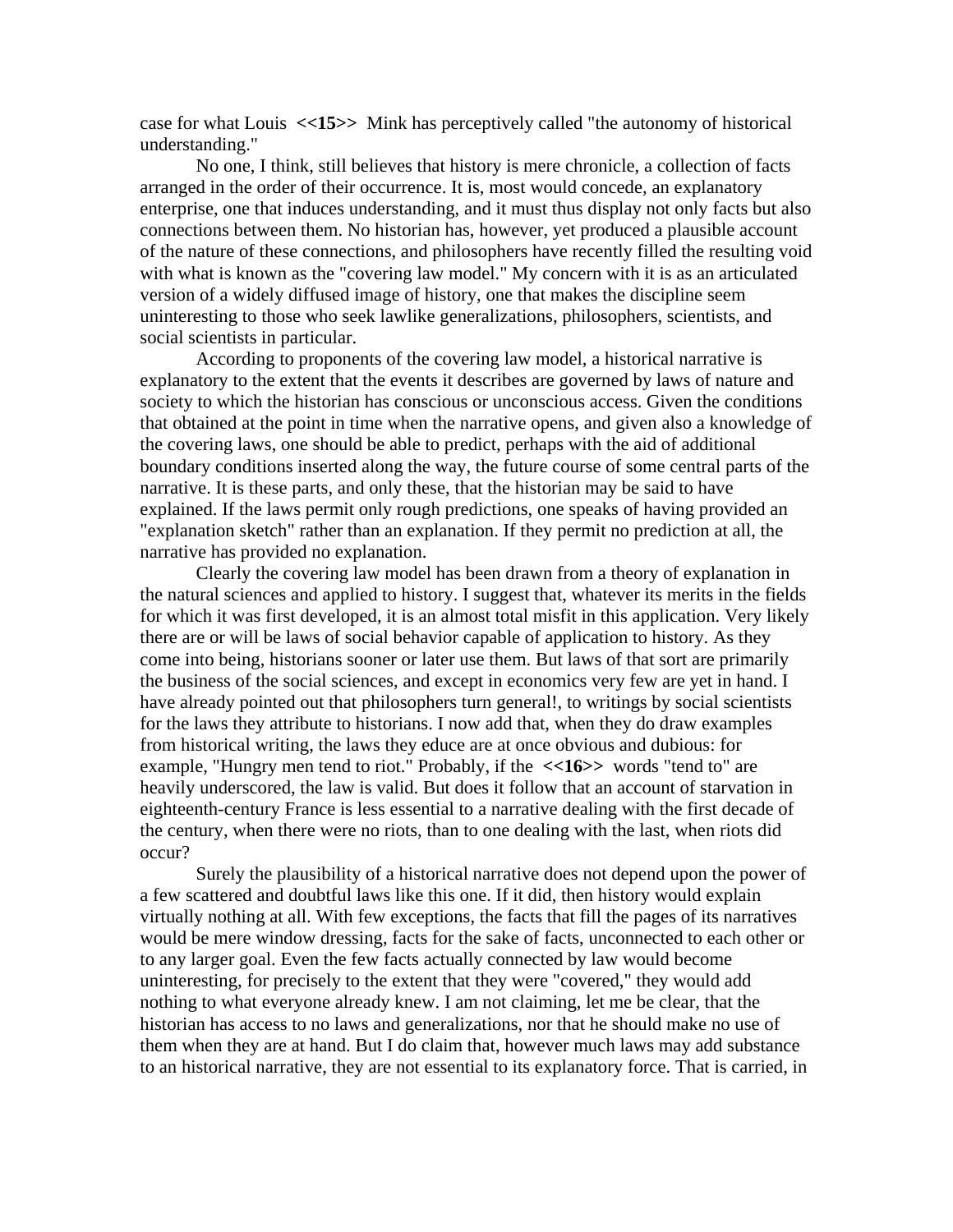the first instance, by the facts the historian presents and the manner in which he juxtaposes them.

During my days as a philosophically inclined physicist, my view of history resembled that of the covering law theorists, and the philosophers in my seminars usually begin by viewing it in a similar way. What changed my mind and often changes their's is the experience of putting together a historical narrative. That experience is vital, for the difference between learning history and doing it is far larger than that in most other creative fields, philosophy certainly included. From it I conclude, among other things, that an ability to predict the future is no part of the historian's arsenal. He is neither a social scientist nor a seer. It is no mere accident that he knows the end of his narrative as well as the start before he begins to write. History cannot be written without that information. Though I have no alternate philosophy of history or of historical explanation to offer here, I can at least outline a better image of the historian's task and suggest why its performance might produce a sort of understanding.

The historian at work is not, I think, unlike the child presented with one of those picture puzzles of which the pieces are square; but the historian is given many extra pieces in the box. He has or can get the data, not all of them (what would that be?) but a very **<<17>>** considerable collection. His job is to select from them a set that can be juxtaposed to provide the elements of what, in the child's case, would be a picture of recognizable objects plausibly juxtaposed and of what, for the historian and his reader, is a plausible narrative involving recognizable motives and behaviors. Like the child with the puzzle, the historian at work is governed by rules that may not be violated. There may be no empty spaces in the middle either of the puzzle or of the narrative. Nor may there be any discontinuities. If the puzzle displays a pastoral scene, the legs of a man may not be joined to the body of a sheep. In the narrative a tyrannical monarch may not be transformed by sleep alone to a benevolent despot. For the historian there are additional rules that do not apply to the child. Nothing in the narrative may, for example, do violence to the facts the historian has elected to omit from his story. That story must, in addition, conform to any laws of nature and society the historian knows. Violation of rules like these is ground for rejecting either the assembled puzzle or the historian's narrative.

Such rules, however, only limit but do not determine the outcome of either the child's or the historian's task. In both cases the basic criterion for having done the job right is the primitive recognition that the pieces fit to form a familiar, if previously unseen, product. The child has seen pictures, the historian behavior patterns, similar to these before. That recognition of similarity is, I believe, prior to any answers to the question, similar with respect to what? Though it can be rationally understood and perhaps even modelled on a computer (I once attempted something of the sort myself), the similarity relation does not lend itself to lawlike reformulation. It is global, not reducible to a unique set of prior criteria more primitive than the similarity relation itself. One may not replace it with a statement of the form. "A is similar to B, if and only if the two share the characteristics c, d, e, and f." I have elsewhere argued that the cognitive content of the physical sciences is in part dependent on the same primitive similarity relation between concrete examples, or paradigms, of successful scientific work, that scientists model one problem solution on another without at all knowing what characteristics of the original must be preserved to legitimate the process. Here I am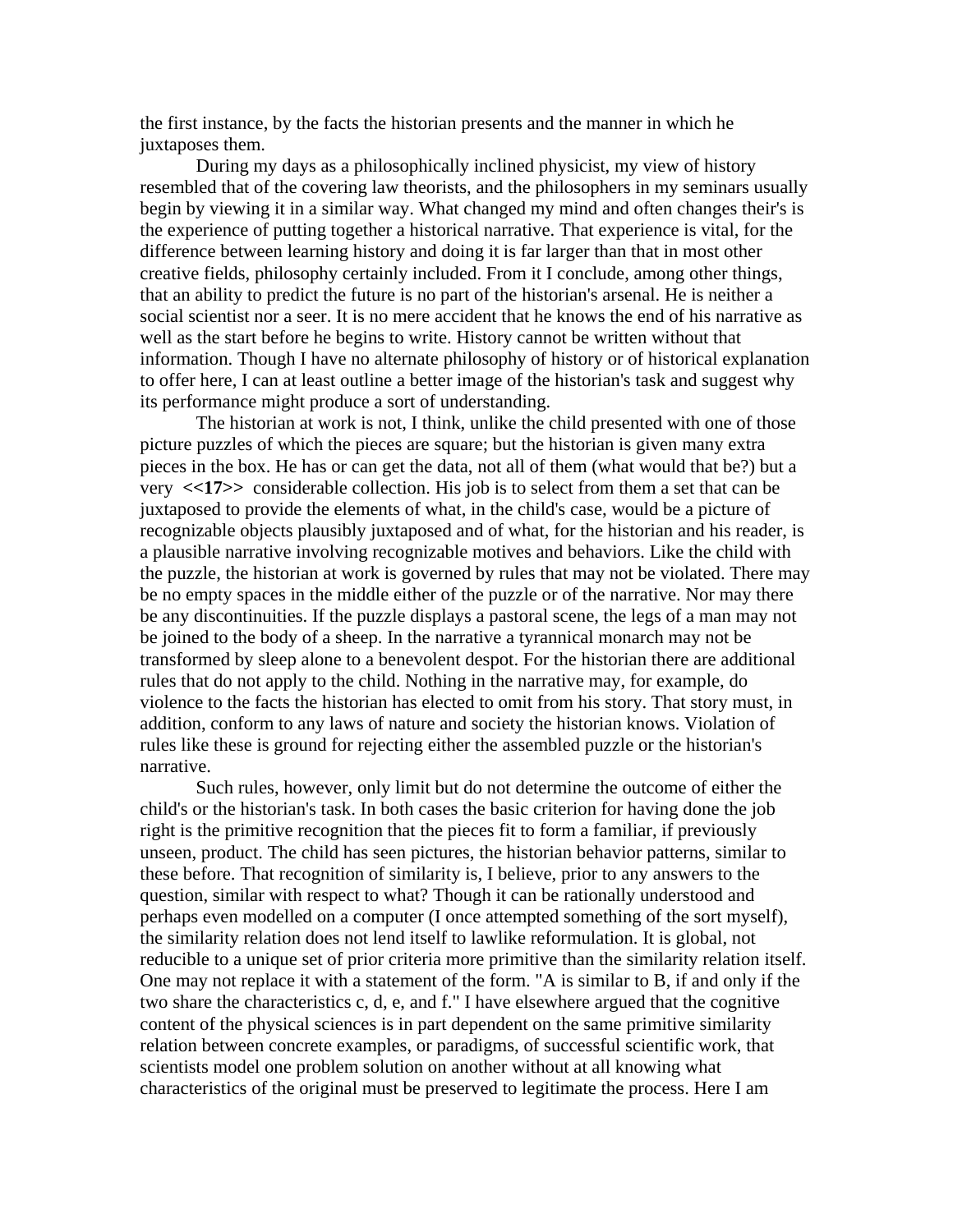suggesting that in history that obscure global relationship carries virtually the entire burden of connecting fact. If history is explanatory, that is not because its **<<18>>**  narratives are covered by general laws. Rather it is because the reader who says, "Now I know what happened," is simultaneously saying, "Now it makes sense; now I understand; what was for me previously a mere list of facts has fallen into a recognizable pattern." I urge that the experience he reports be taken seriously.

What has just been said is, of course, the early stage of a program for philosophical contemplation and research, not yet the solution of a problem. If many of you differ with me about its likely outcome, that is not because you are more aware than I of its incompleteness and difficulty, but because you are less convinced that the occasion demands so radical a break with tradition. That point, however, I shall not argue here. The object of the digression from which I now return has been to identify my convictions, not to defend them. What has troubled me about the covering law model is that it makes of the historian a social scientist manqué, the gap being filled by assorted factual details. It makes it hard to recognize that he has another and a profound discipline of his own, that there is an autonomy (and integrity) of historical understanding. If that claim now seems even remotely plausible, it prepares the way for my principal conclusion. When the historian of science emerges from the contemplation of sources and the construction of narrative, he may have a right to claim acquaintance with essentials. If he then says, "I cannot construct a viable narrative without giving a central place to aspects of science that philosophers ignore, nor can I find a trace of elements they consider essential," then he deserves an audience. What he is claiming is that the enterprise reconstructed by the philosopher is not, as to certain of its essentials, science.

What sort of lessons might the philosopher learn by taking the historian's narrative constructions more seriously? I shall close this lecture with a single global example, referring you to my earlier work for other illustrations, many of them dependent on the examination of individual cases. The overwhelming majority of historical work is concerned with process, with development over time. In principle, development and change need not play a similar role in philosophy, but in practice, I now want to urge, the philosopher's view of even static science, and thus of such questions as theory structure and theory confirmation, would be fruitfully altered if they did. **<<19>>** 

Consider, for example, the relation between empirical laws and theories, both of which I shall, for purposes of this brief conclusion, construe quite broadly. Despite real difficulties, which I have elsewhere perhaps overemphasized, empirical laws fit the received tradition in philosophy of science relatively well. They can, of course, be confronted directly with observation or experiment. More to my present point, when they first emerge, they fill an apparent gap, supplying information that was previously lacking. As science develops, they may be refined, but the original versions remain approximations to their successors, and their force is therefore either obvious or readily recaptured. Laws, in short, to the extent that they are purely empirical, enter science as net additions to knowledge and are never thereafter entirely displaced. They may cease to be of interest and therefore remain uncited, but that is another matter. Important difficulties do, I repeat, confront the elaboration of this position, for it is no longer clear just what it would be for a law to be purely empirical. Nevertheless, as an admitted